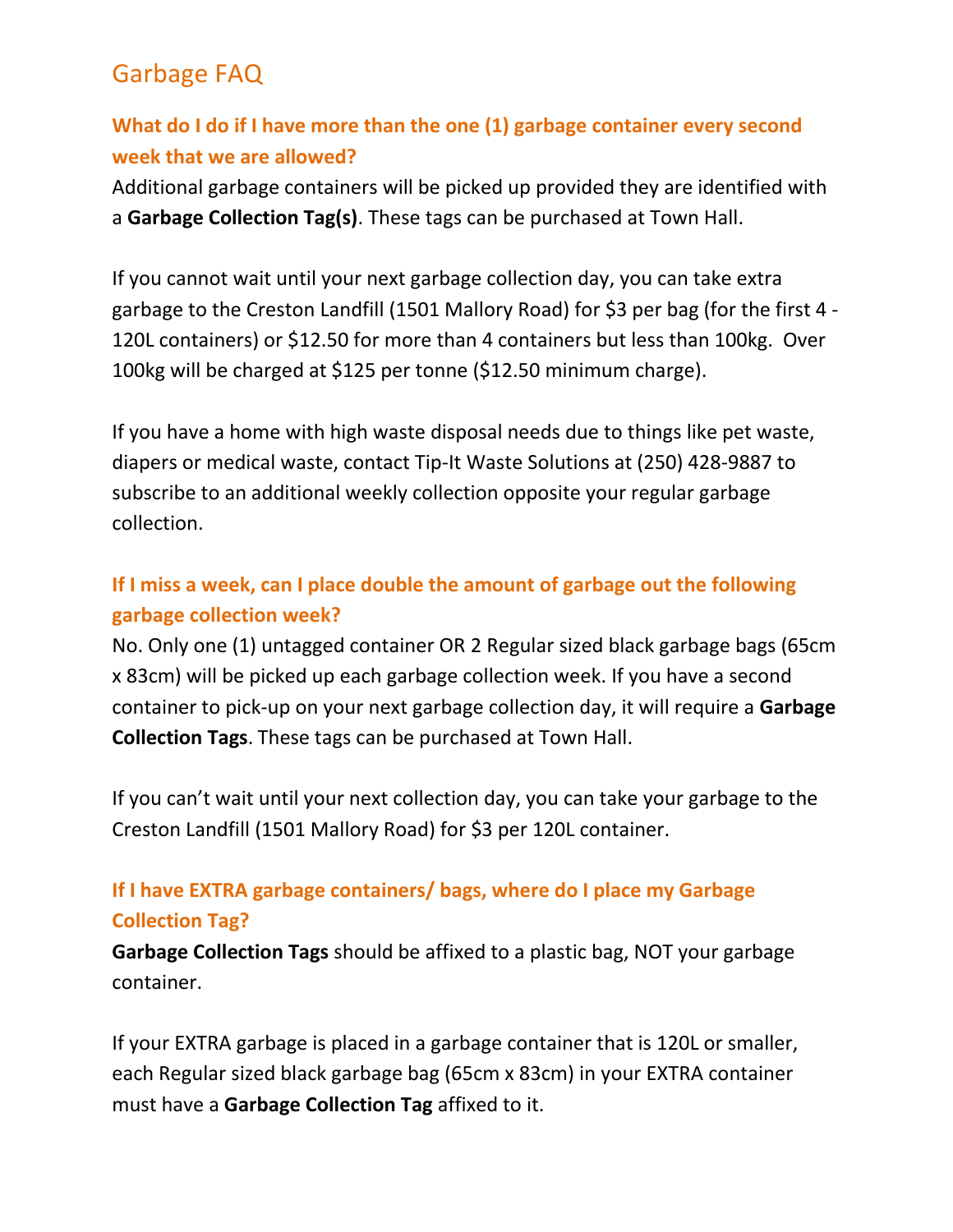If your EXTRA garbage is placed in plastic garbage bags, one (1) **Garbage Collection Tag** should be affixed to each EXTRA plastic bag so that it is clearly visible to the collector. Each **Garbage Collection Tag** permits you to place 1 Regular sized black garbage bag (65cm x 83cm) in addition to the 2 Regular sized black garbage bags already permitted. For example, you can place 3 Regular sized black garbage bags (65cm x 83cm) using (1) **Garbage Collection Tag,** 4 Regular sized black garbage bags (65cm x 83cm) using (2) **Garbage Collection Tags,** etc.

If **Garbage Collection Tags** are not clearly visible to the collector, your EXTRA garbage will not be collected.

#### **Do I have to bag my garbage?**

Yes, your garbage when placed in a garbage container must be securely tied in a bag. Loose garbage (sweepings, ash, shavings etc.) will not be accepted as it is hazardous to the collection staff.

You can use any type of plastic bag – it does not have to be a black garbage bag.

#### **Do I have to use a garbage can?**

No, you do not have to put your garbage bag inside of a garbage can at the curb.

If you don't place your garbage in a container, up to 2 Regular sized black garbage bags (65cm x 83cm) weighting approx. 11.5kg (25 lbs) each, will be collected.

Placing garbage volumes in excess of 120L and/or with combined weights greater than 23kg (50 lbs) may result in your garbage not being collected.

If your garbage is not in a container, the use of plastic bags smaller than 65cm x 83cm is discouraged and could result in your garbage being left at the curb. If you only need a small bag for your waste needs it's okay to use a bag smaller than 65cm x 83cm but remember, a maximum of 2 bags will be collected – regardless of size! To maximize the amount of garbage that is collected, please consider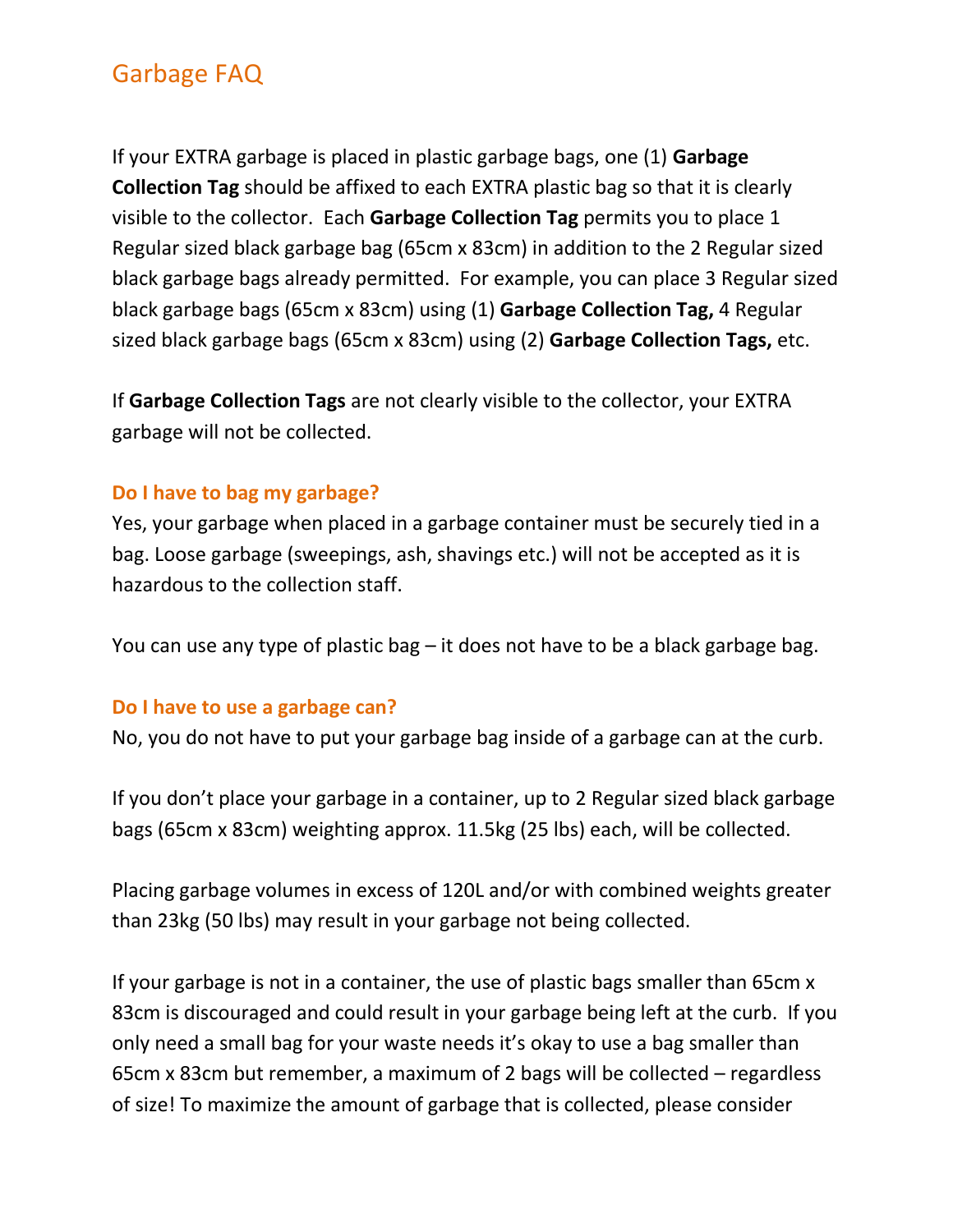using regular sized black garbage bags (65cm x 83cm) that weight approx. 11.5kg (25 lbs) each.

Regular sized black garbage bags (65cm x 83cm) are recommended although bags will **NOT** be collected if the total weight of all bags exceeds 23kg (50 lbs) OR the total volume exceeds 120L.

If you choose to use a garbage can to protect your garbage from wildlife or weather, it must be durable, not corrosive, and fitted with handles and a lid.

### **Won't my garbage get too smelly if it's picked up every second week?**

Most of the "smelly" items such as meat scraps and dairy will now go in your Food Waste Cart that will be collected every week. If you have a home with extra waste disposal needs such as pet waste, diapers or medical waste, contact Tip-It Waste Solutions at (250) 428-9887 to subscribe to an additional weekly collection service opposite your regular garbage collection.

### **Is Yard Waste included in the new Curbside Collection Program?**

Yard waste will continue to be collected three times a year in the new Curbside Collection Program – once in the spring and twice in the fall. This service is provided by Town of Creston Crews **not** Tip-It Waste Solutions.

Subject to changes due to weather, yard waste collection can be expected as follows:

- $\triangleright$  Spring the week immediately following the Easter long weekend;
- $\triangleright$  Fall pickup #1 the week immediately following the Thanksgiving long weekend;

 $\triangleright$  Fall pickup #2 – the full week immediately following Remembrance Day. \*Actual collection weeks will be subject to weather. Please check the Town Website periodically for updates.

All Yard Waste must be placed in rigid, weather-proof containers or Kraft paper bags for collection. Each Yard Waste container/ bag can weigh up to 50 lbs (23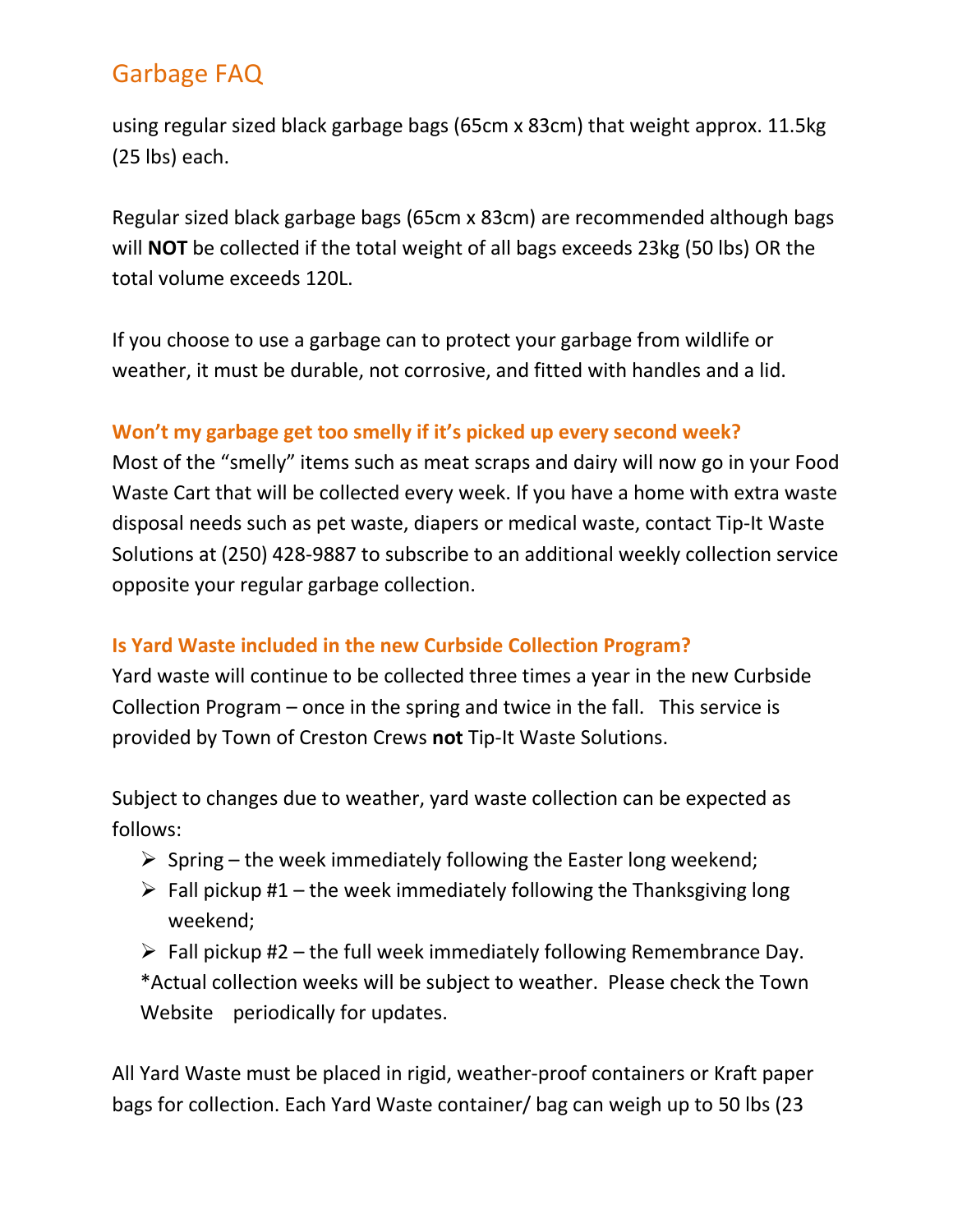kg). Kraft paper bags are available at local retailers. Branches and pruning's must be cut into 1 meter lengths and tied in manageable bundles.

Yard waste can be taken to the Creston Landfill (1501 Mallory Road) at any time during their normal operating hours. Yard waste taken to the landfill will be charged at the going rate for 'Yard and Garden Waste'. Effective January 2022, this rate is \$2 Per 120L container (first 2 containers), \$5/ load for Loads ≤ 2.5 m3 and \$50/ tonne for Loads > 2.5 m3. These rates may be amended from time to time by the Regional District of Central Kootenay.

During the months of April and October (only) the Creston Landfill accepts Yard & Garden Waste for FREE. This practice is subject to the conditions placed upon it by the Regional District of Central Kootenay.

#### **What materials are considered Yard Waste?**

The following items are accepted for Yard Waste collection: clippings (grass, lawn, and hedge), sod, flowers, weeds (non-invasive), leaves, vegetable stalks, shrubs, and branches.

Shrub and tree branches may be up to 6" (15 cm) in diameter and 39" (100 cm) in length. Branches can be tied in manageable bundles or placed unbundled inside of compostable Kraft paper bags.

#### **Where to I find the Kraft paper bags?**

Compostable paper bags can be found at local retailers – please check for availability leading up to the next yard waste collection week.

#### **How much Yard Waste can I put out for collection?**

Materials will be accepted in unlimited quantities, provided each container or bag does not weigh more than 50lbs (23 kg).